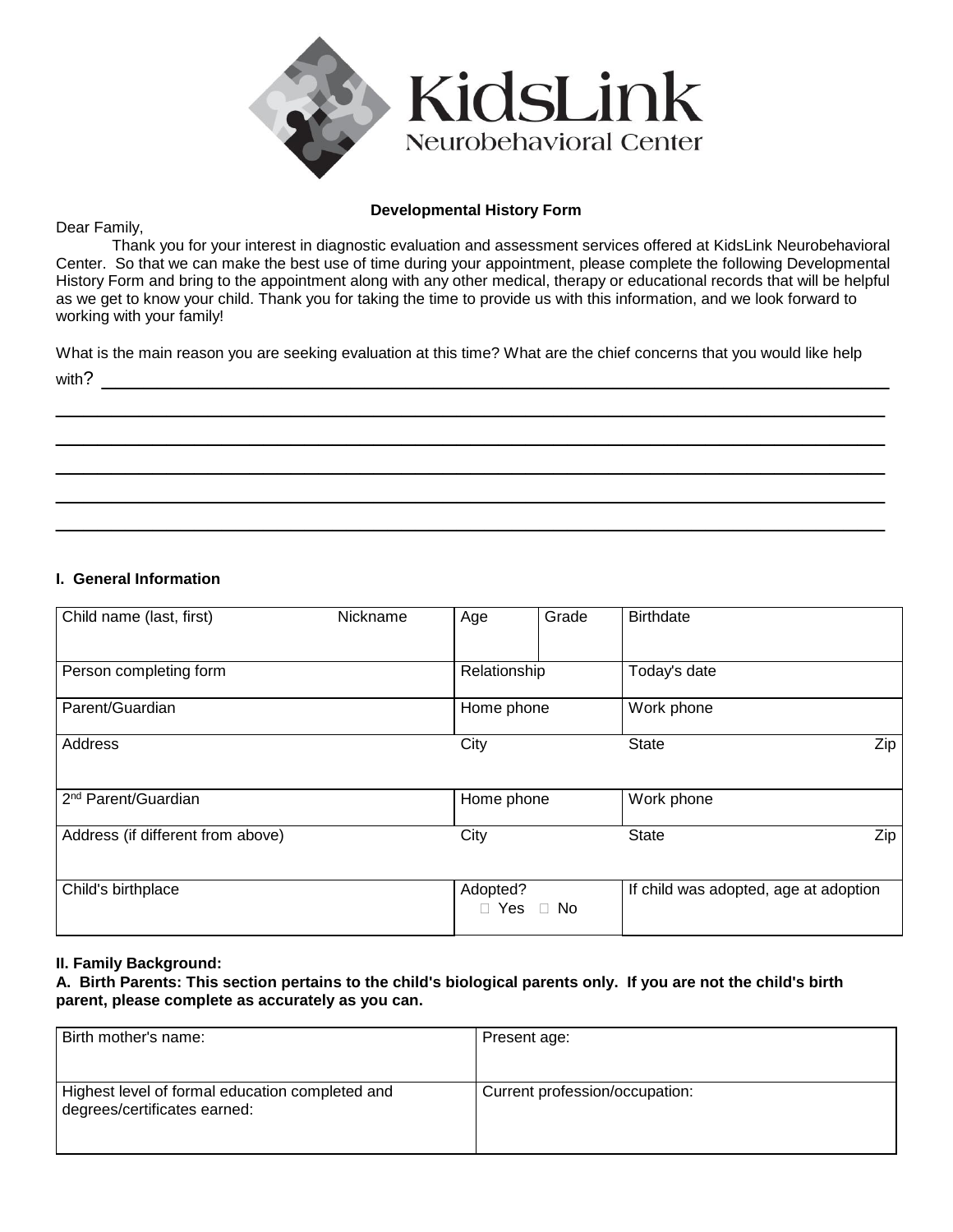| Live with child full time? $\Box$ Yes           | $\Box$ No                   | Marital status:                                                |
|-------------------------------------------------|-----------------------------|----------------------------------------------------------------|
|                                                 |                             | □ Married<br>□ Separated<br>□ Widowed                          |
|                                                 |                             | <b>Divorced</b><br>Single, never married                       |
| Birth father's name:                            |                             | Present age:                                                   |
|                                                 |                             |                                                                |
| Highest level of formal education completed and |                             | Current profession/occupation:                                 |
| degrees/certificates earned:                    |                             |                                                                |
|                                                 |                             |                                                                |
| Live with child full-time? $\sqcap$ Yes         | $\Box$ No                   | Marital status:                                                |
|                                                 |                             | □ Married<br>$\Box$ Separated<br>$\Box$ Widowed                |
|                                                 |                             | Single, never married<br><b>Divorced</b>                       |
| Child resides with:                             |                             | If child lives with only one parent, contact with other parent |
| Birth mother & father                           | Birth mother only<br>$\Box$ | is:                                                            |
|                                                 |                             | Frequent (sees child more than 4 days per week)                |
| Parent & stepparent<br>П.                       | Birth father only<br>$\Box$ |                                                                |
|                                                 |                             | Occasional (sees child at least once per week)                 |
| Parent & adoptive parent                        | $\Box$ Adoptive parent(s)   |                                                                |
|                                                 |                             | Minimal (sees child less than once per week)                   |
| Foster parent(s)                                |                             | None                                                           |
|                                                 |                             |                                                                |
| Other adults living in child's primary<br>home: |                             |                                                                |
|                                                 |                             |                                                                |

**B. Siblings and Birth Order:** List the names and ages of each sibling in birth order, oldest child first, including relationship to the child (i.e., natural, half-sibling, step-sibling)

| Name:            | Age: | Male/Female | Relationship: (natural, half-sibling, step-sibling) |
|------------------|------|-------------|-----------------------------------------------------|
| 1.               |      |             |                                                     |
| $\overline{2}$ . |      |             |                                                     |
| 3.               |      |             |                                                     |
| 4.               |      |             |                                                     |
|                  |      |             |                                                     |

# **C. Familial History of Learning, Behavior, Mental Health and Neurologic Problems**

Indicate whether any member of the *child's IMMEDIATE biological family* (i.e., parents and siblings) experienced any of the following. Please check all that apply.

| <b>Difficulty</b>     | Relationship<br>to Child | <b>Difficulty</b>                                                                                        | <b>Relationship</b><br>to Child | <b>Difficulty</b>   | Relationship<br>to Child |
|-----------------------|--------------------------|----------------------------------------------------------------------------------------------------------|---------------------------------|---------------------|--------------------------|
| autism                |                          | compulsive behaviors                                                                                     |                                 | learning disability |                          |
| asperger disorder     |                          | obsessive behaviors                                                                                      |                                 | special education   |                          |
| inattention           |                          | anxiety                                                                                                  |                                 | mental retardation  |                          |
| $\Box$ hyperactivity  |                          | depression                                                                                               |                                 | social difficulty   |                          |
| language delays       |                          | bipolar disorder                                                                                         |                                 | down's syndrome     |                          |
| $\Box$ verbal apraxia |                          | schizophrenia                                                                                            |                                 | epilepsy            |                          |
| $\Box$ headache       |                          | ∣ tics                                                                                                   |                                 | cerebral palsy      |                          |
| $\Box$ other          |                          | ∣ other                                                                                                  |                                 | seizures            |                          |
|                       |                          | Please list any other brain, spinal cord, nerve problems, cancer, stroke or heart attacks before age 70: |                                 |                     |                          |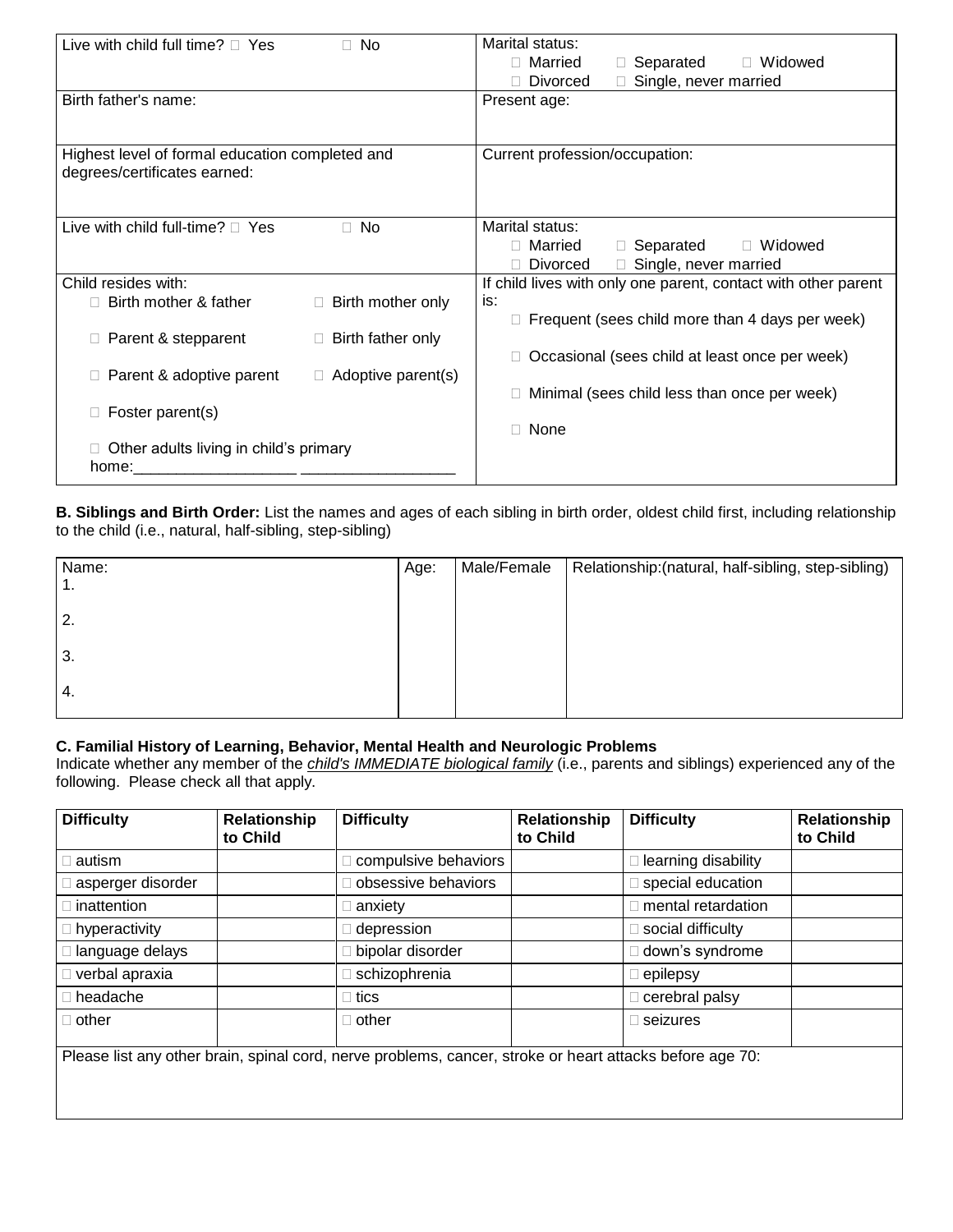# **III. Child's Birth History:** (Please respond to all items)

| Were any chemical substances consumed during pregnancy? $\Box$ cigarettes $\Box$ alcohol $\Box$ marijuana $\Box$ other ______      |               |                          |                              |  |  |
|------------------------------------------------------------------------------------------------------------------------------------|---------------|--------------------------|------------------------------|--|--|
| Were there any concerns during pregnancy, labor, and delivery? If yes, please explain:                                             |               |                          |                              |  |  |
| How many weeks gestation was your child at birth?<br>How was your child delivered? $\Box$ vaginal birth<br>$\Box$ cesarean section |               |                          |                              |  |  |
| How many days after birth was infant released from the hospital?                                                                   |               |                          | Infant's weight at birth:    |  |  |
| Head Circumference, if known. If unknown, please check with your pediatrician:                                                     |               |                          |                              |  |  |
| Please check all that apply:                                                                                                       | $\Box$ oxygen |                          | $\sqcap$ incubator           |  |  |
| $\Box$ NICU hospitalization # of days                                                                                              |               | problems sucking/feeding | $\Box$ antibiotic treatment  |  |  |
| $\Box$ jaundice $\Box$ biliruben lights or blankets                                                                                |               | infantile seizures       | $\Box$ other; Please explain |  |  |

**IV. Developmental History:** If your child has **not acquired** the skills, please print "na" in the box. Handedness: **D** Right **D** Left

| <b>Motor Milestones:</b> | Age              | <b>Motor Milestones:</b> | Age              | Speech/Language    | <b>Age Acquired:</b> |
|--------------------------|------------------|--------------------------|------------------|--------------------|----------------------|
|                          | <b>Acquired:</b> | <b>Continued</b>         | <b>Acquired:</b> | <b>Milestones:</b> |                      |
| Roll                     |                  | Get dressed              |                  | Smilina            |                      |
| Sit up unsupported       |                  | Pedal a tricycle         |                  | Babbling           |                      |
| Crawl                    |                  | Pedal a 2 wheeler        |                  | Pointing           |                      |
| Independent Walking      |                  | (no training wheels)     |                  | 1st words          |                      |
| Independent Toileting    |                  | Tie shoes                |                  | 2-3 words paired   |                      |

#### **V. Education History**

| Early Intervention? (ages 0-3) If yes, check all that apply and indicate how often (i.e., 1 hour/weekly) |                                         |                                     |                                                             |                                                 |
|----------------------------------------------------------------------------------------------------------|-----------------------------------------|-------------------------------------|-------------------------------------------------------------|-------------------------------------------------|
| $\Box$ Speech/language<br>therapy<br>How often:                                                          | □ Occupational<br>therapy<br>How often: | □ Physical<br>therapy<br>How often: | $\Box$ Consultation with<br>"Interventionist"<br>How often: | ∃ Structured<br>Play/Social Group<br>How often: |
| Please describe any other types of therapies during ages 0-3:                                            |                                         |                                     |                                                             |                                                 |

#### **Was a multi-factored evaluation completed at age 3?**  $\Box$  Yes  $\Box$  No

If yes, by which school district:\_\_\_\_\_\_\_\_\_\_\_\_\_\_\_\_\_\_\_\_\_\_\_\_\_\_\_\_\_\_\_\_\_\_\_\_\_\_\_\_\_\_\_\_\_\_\_\_\_\_\_\_\_\_

Preschool (year 1) :  $\Box$  special education  $\Box$  inclusion setting  $\Box$  private community preschool Did staff relate any concerns to you about your child's development or classroom behavior? If so, please describe:

Preschool (year 2):  $\Box$  special education  $\Box$  inclusion setting  $\Box$  private community preschool Did staff relate any concerns to you about your child's development or classroom behavior? If so, please describe: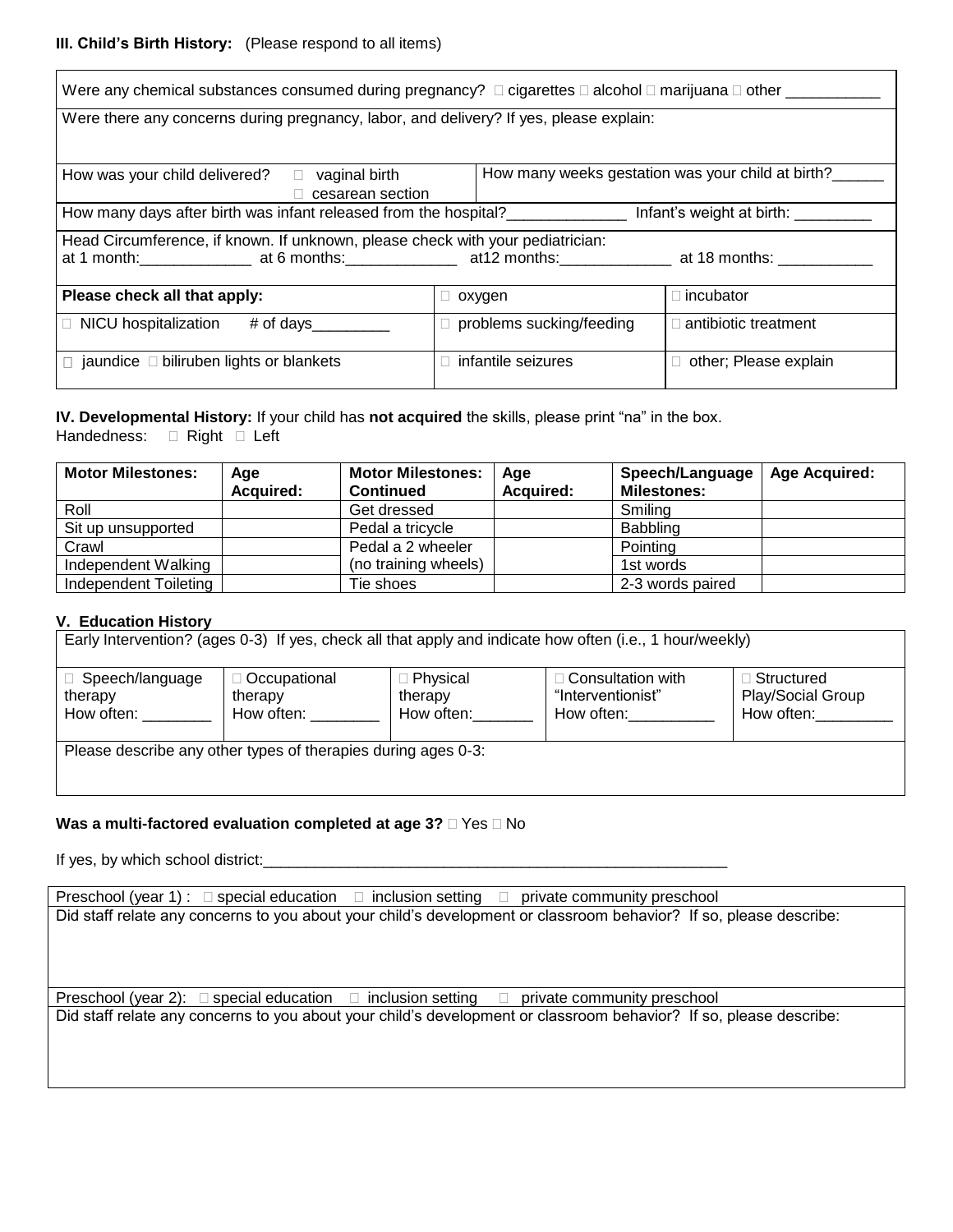| Preschool (year 3): $\square$ special education $\square$ inclusion setting $\square$ private community preschool  |  |
|--------------------------------------------------------------------------------------------------------------------|--|
| Did staff relate any concerns to you about your child's development or classroom behavior? If so, please describe: |  |
|                                                                                                                    |  |

Between ages 3 and kindergarten did your child receive any therapies? If so please describe:

# **Elementary School Years:** Kindergarten:  $\square$  special education classroom  $\square$  inclusion setting  $\square$  regular education 1<sup>st</sup> grade:  $\Box$  special education classroom  $\Box$  inclusion setting  $\Box$  regular education 2<sup>nd</sup> grade:  $\Box$  special education classroom  $\Box$  inclusion setting  $\Box$  regular education 3rd grade:  $\Box$  special education classroom  $\Box$  inclusion setting  $\Box$  regular education 4<sup>th</sup> grade:  $\Box$  special education classroom  $\Box$  inclusion setting  $\Box$  regular education 5<sup>th</sup> grade:  $\Box$  special education classroom  $\Box$  inclusion setting  $\Box$  regular education 6<sup>th</sup> grade:  $\Box$  special education classroom  $\Box$  inclusion setting  $\Box$  regular education Have teachers reported any concerns regarding academic and/or behavioral difficulties? If yes, please explain: **Middle School Years:**  Have teachers reported any concerns regarding academic and/or behavioral difficulties? If yes, please explain: **High School Years**  Have teachers reported any concerns regarding academic and/or behavioral difficulties? If yes, please explain:

#### **IV. Medication History:**

**List current and past medication (OTHER THAN "routine" medications, e.g., antibiotics for ear infections, fever medications, etc)** 

| Is the child presently on medication?<br>Name of medication              | Prescribed for: | (Helpful, Not Helpful) | Outcome | Unusual reaction |
|--------------------------------------------------------------------------|-----------------|------------------------|---------|------------------|
| $\mathbf 1$ .                                                            |                 |                        |         |                  |
| 2.                                                                       |                 |                        |         |                  |
| 3.                                                                       |                 |                        |         |                  |
| Has the child previously been on medication?<br>Name of medication<br>1. | Prescribed for: | (Helpful, Not Helpful) | Outcome | Unusual reaction |
| 2.                                                                       |                 |                        |         |                  |
| 3.                                                                       |                 |                        |         |                  |
|                                                                          |                 |                        |         |                  |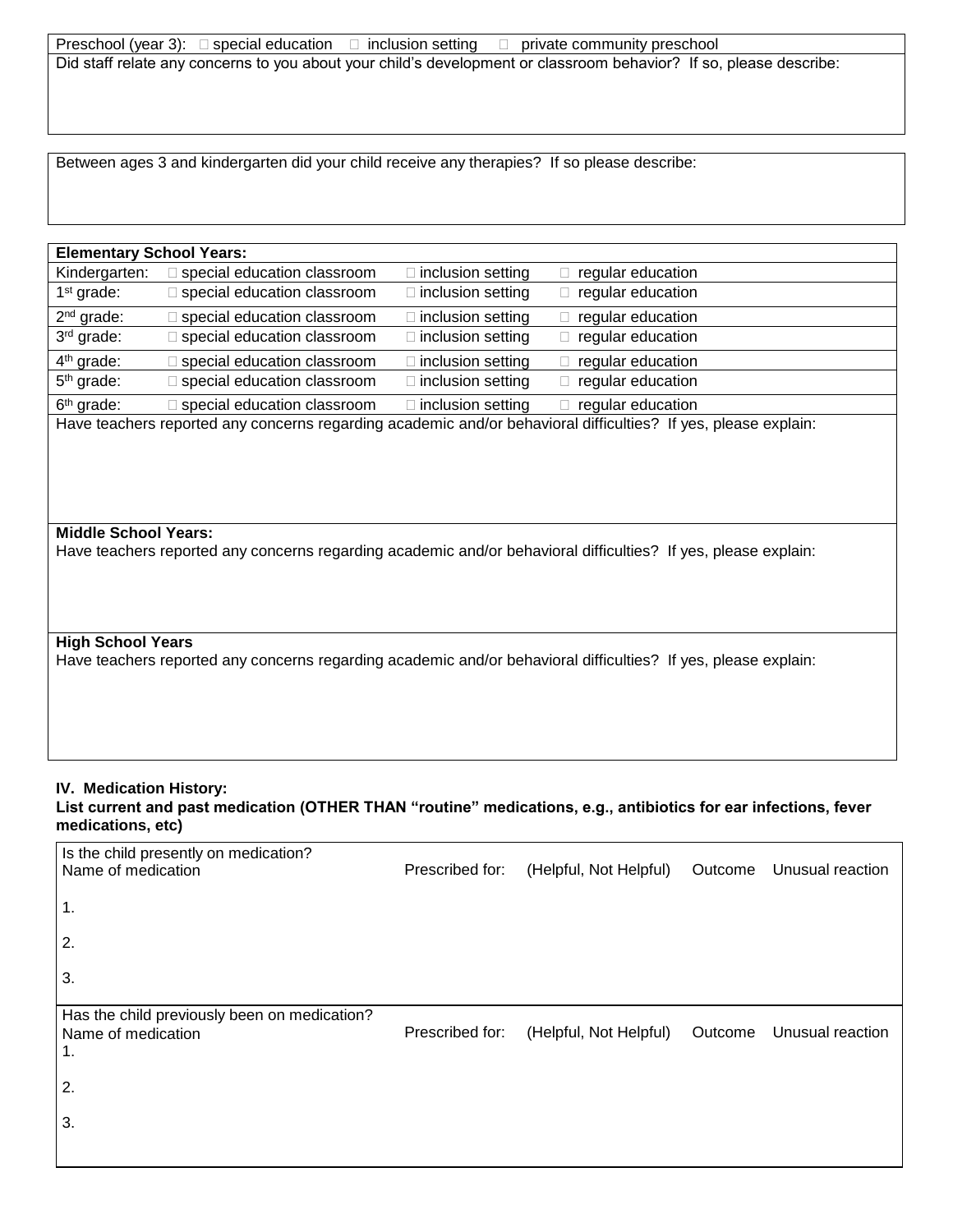| Please indicate any drug allergies: |  |
|-------------------------------------|--|
|                                     |  |

2.

Please list any alternative therapies, home remedies, dietary supplements:

#### **V. Medical History:**

Has your child had any of the following? If yes, please explain.

| Problem:                          | If yes, please<br>check√ | Please explain: |
|-----------------------------------|--------------------------|-----------------|
| <b>Staring spells</b>             |                          |                 |
| Seizures (with or w/o fever)      |                          |                 |
| Head trauma                       |                          |                 |
| Headaches                         |                          |                 |
| Speech problems                   |                          |                 |
| Tics or repeated<br>movements     |                          |                 |
| Weight loss                       |                          |                 |
| Rapid weight gain                 |                          |                 |
| Trouble with appetite             |                          |                 |
| <b>Unexplained fevers</b>         |                          |                 |
| Vision problems                   |                          |                 |
| <b>Hearing problems</b>           |                          |                 |
| Heart problems                    |                          |                 |
| Hay fever/asthma                  |                          |                 |
| Lung problems                     |                          |                 |
| Diarrhea or constipation          |                          |                 |
| Stomach or bowel problem          |                          |                 |
| Urinary tract infections          |                          |                 |
| Kidney problems                   |                          |                 |
| Broken bones or joint<br>problems |                          |                 |
| Skin problems                     |                          |                 |
| <b>Birth marks</b>                |                          |                 |